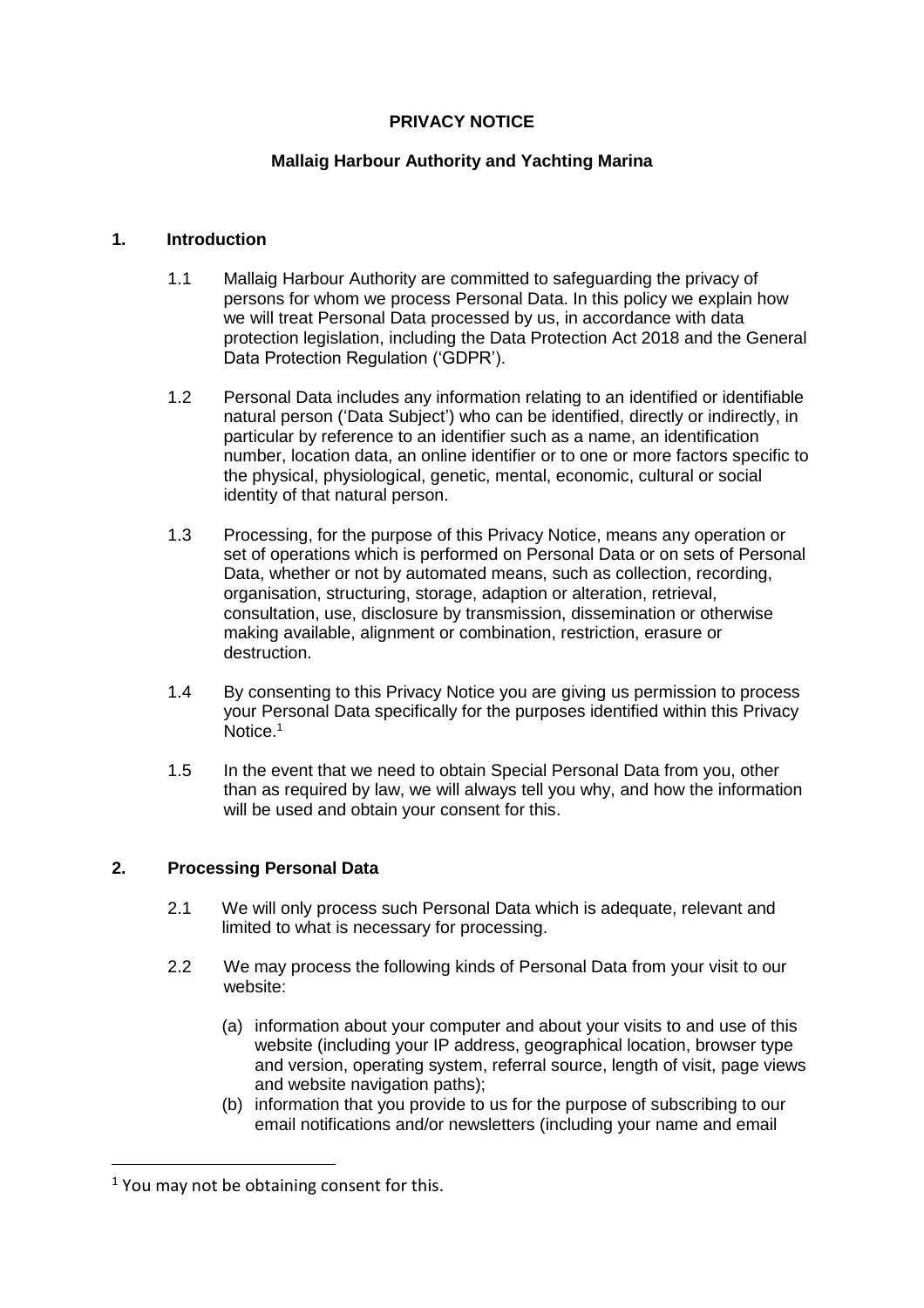address). You can inform us at any time you no longer require our email notifications/ newsletter;

- (c) information that you provide to us when using the services on our website, or that is generated in the course of the use of those services (including the timing, frequency and pattern of service use);
- (d) information relating to any purchases you make of our services or any other transactions that you enter into through our website (including your name, address, telephone number and email address);
- (e) information contained in or relating to any communication that you send to us or send through our website (including the communication content and metadata associated with the communication);
- (f) information necessary so as to send you statements, invoices and payment reminders to you and collect payments from you;
- (g) information necessary so as to provide third parties with statistical information about our users;
- (h) information required so as to deal with enquiries and complaints made by or about you relating to our website;
- (i) information required so as to keep our website secure and prevent fraud;
- (j) information required so as to verify compliance with the use of our website (including monitoring private messages sent through our 'Contact Us' page on our website); and
- (k) any other personal information that you choose to send to us.
- 2.5 We will process Personal Data for the following lawful purposes:
	- (a) To process your enquiry, booking, reservation, cancellation
	- (b) To enable us to provide our services to you

# **3. Disclosing Personal Data**

- 3.1 We may disclose your Personal Data to other businesses insofar as reasonably necessary for the purposes set out in this policy.
- 3.2 We may disclose your Personal Data:
	- (a) to the extent that we are required to do so by law;
	- (b) to protect rights, property, the safety of us, our customers, users of our website and other persons;
	- (c) in connection with any ongoing or prospective legal proceedings;
	- (d) in order to establish, exercise or defend our legal rights (including providing information to others for the purposes of fraud prevention and reducing credit risk);
	- (e) to the purchaser (or prospective purchaser) of any business or asset that we are (or are contemplating) selling;
	- (f) to another organisation if we enter into a joint venture or merge with another organisation; and / or
	- (g) any member of our group, which means our subsidiaries, as defined in section 1159 of the UK Companies Act 2006.
- 3.3 We will not, without your express consent, supply your Personal Data to any third party for the purpose of their, or any other third party's marketing.
- 3.4 Except as provided in this policy, we will not provide your Personal Data to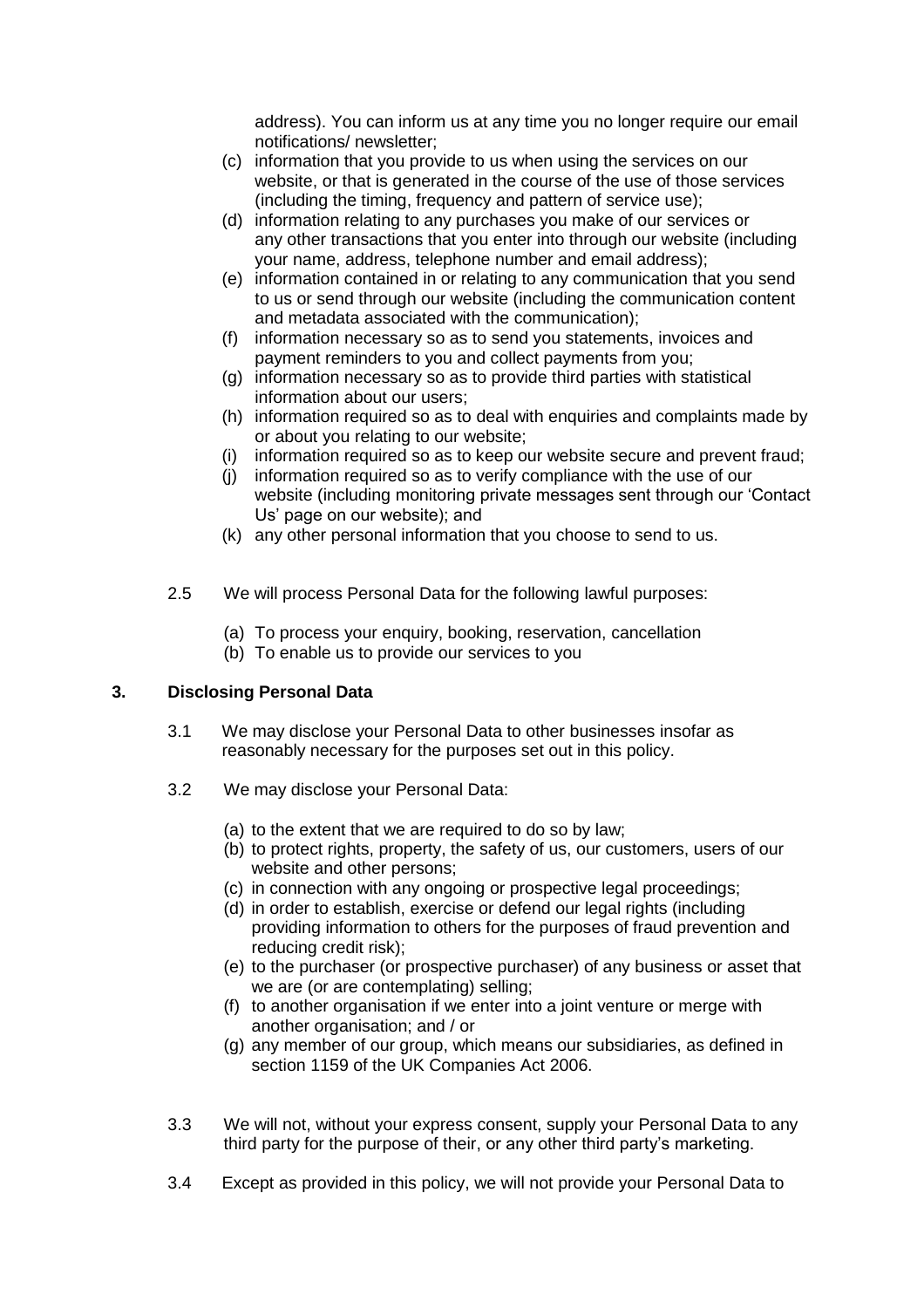third parties without first obtaining your consent.

- 3.5 If we wish to pass your Special Personal Data on to a third party, we will only do so once we have obtained your explicit consent, unless we are required to do so by law.
- 3.6 Any third party who we share your Personal Data with, are obliged to keep your details securely and when no longer needed, to dispose of them securely or to return the Personal Data to us.

## **4. Retaining Personal Data**

- 4.1 Personal Data that we process for any purpose or purposes shall not be kept for longer than is necessary for that purpose or those purposes.
- 4.2 Unless we advise you otherwise, we will retain your Personal Data in accordance with the law.

### **5. Security of Personal Information**

- 5.1 We will take reasonable technical and organisational precautions to prevent the loss, misuse or alteration of your personal information.
- 5.2 We will store all the personal information you provide securely.
- 5.3 You acknowledge that the transmission of information over the internet is inherently insecure, and we cannot guarantee the security of data sent over the internet.

#### **6. Amendments**

- 6.1 We may update this policy from time to time by publishing a new version on our website.
- 6.2 You should check this page occasionally to ensure you are happy with any changes to this policy.
- 6.3 We may notify you of changes to this policy using contact details provided, if retained.

### **7. Your Rights**

You have the following rights regarding the Personal Data which we hold about you:

- 7.1 right of access you have the right to request a copy of the information that we hold about you;
- 7.2 right of rectification you have a right to correct Personal Data that we hold about you that you think is inaccurate or incomplete;
- 7.3 right to be forgotten in certain circumstances you can ask for the Personal Data which we hold about you to be erased from our records;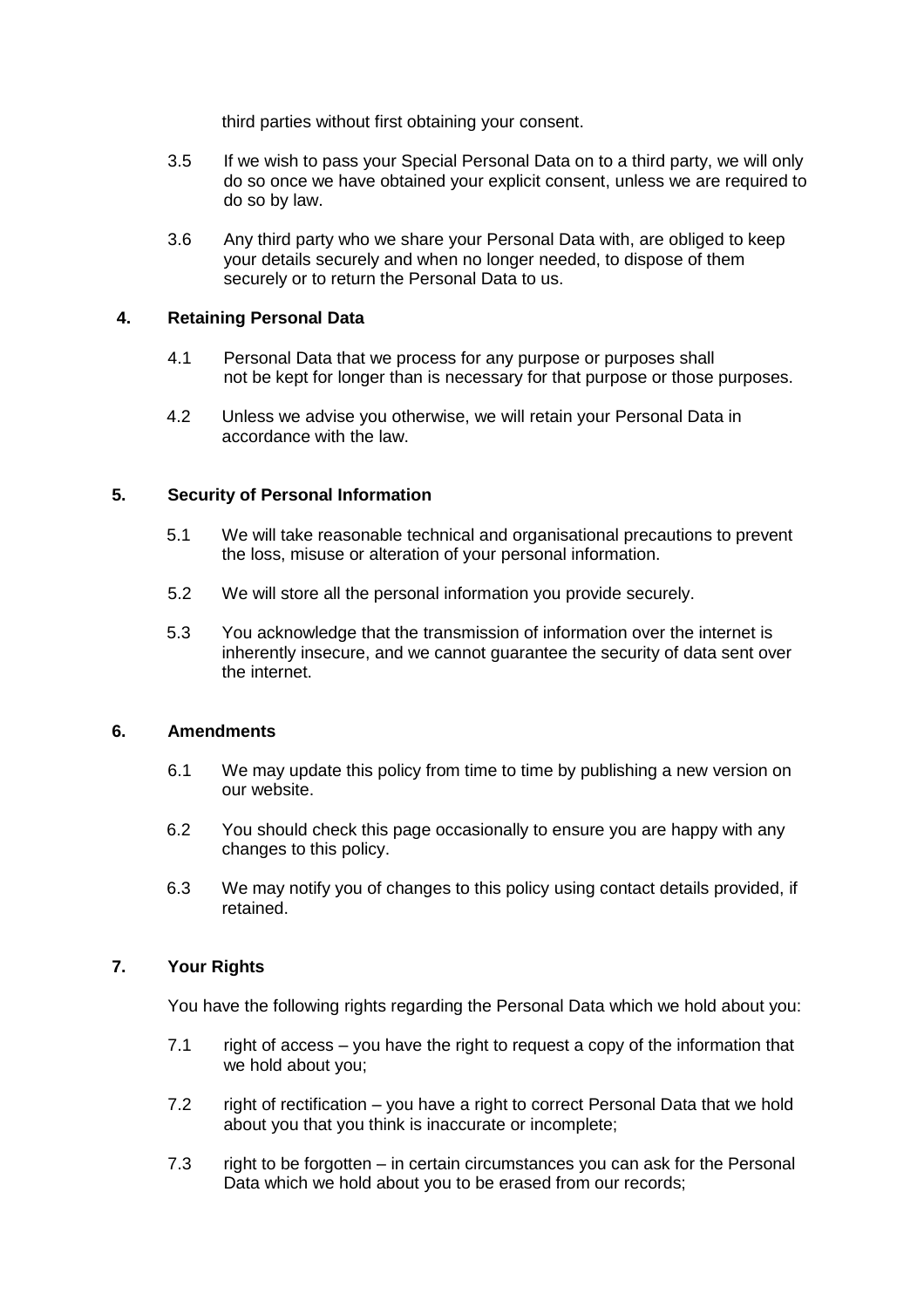- 7.4 right to restriction of processing in certain circumstances you have a right to restrict the processing of Personal Data;
- 7.5 right of portability you have a right to have the Personal Data we hold about you transferred to another organisation;
- 7.6 right to object you have the right to object to certain types of processing, such as direct marketing; and
- 7.7 right to object to automated processing, including profiling you have the right not to be subject to the legal effects of automated processing or profiling.

## **8. Complaints Procedure and Right to Legal Redress**

- 8.1 In the event that we refuse your request under rights of access, we will provide you with a reason why.
- 8.2 If you wish to make a complaint about how your Personal Data is being processed by us, or any third party on our behalf, we would be grateful if you would in the first instance contact Robert MacMillan, who will endeavour to resolve your issue to your satisfaction.
- 8.3 You also have the right to complain directly to the Information Commissioner's Office and seek other legal remedies.

#### **9. Third Party Websites**

- 9.1 Our website may include links to other websites.
- 9.2 We have no control over, and are not responsible for, the privacy policies and practices of third parties.

## **10. Updating Personal Data**

You are responsible for letting us know if the Personal Data that we hold about you needs to be corrected or updated. You can contact us by mail or e-mail using the contact details provided in paragraph 13 below.

# **11. Transfers of Personal Data to Third Countries**

If we need to transfer Personal Data for processing to a Third Country (which is to say a country outside of the EU), we will only do so, where we have either:

- (a) taken an adequacy decision;
- (b) lawful binding corporate rules are in place;
- (c) lawful model contract clauses are in place;
- (d) we have obtained your specific consent to the proposed transfer, and you have been advised of the possible risks of such transfers;
- (e) the transfer is necessary for the performance of a contract between ourselves, or are part of the implementation of pre-contractual measures